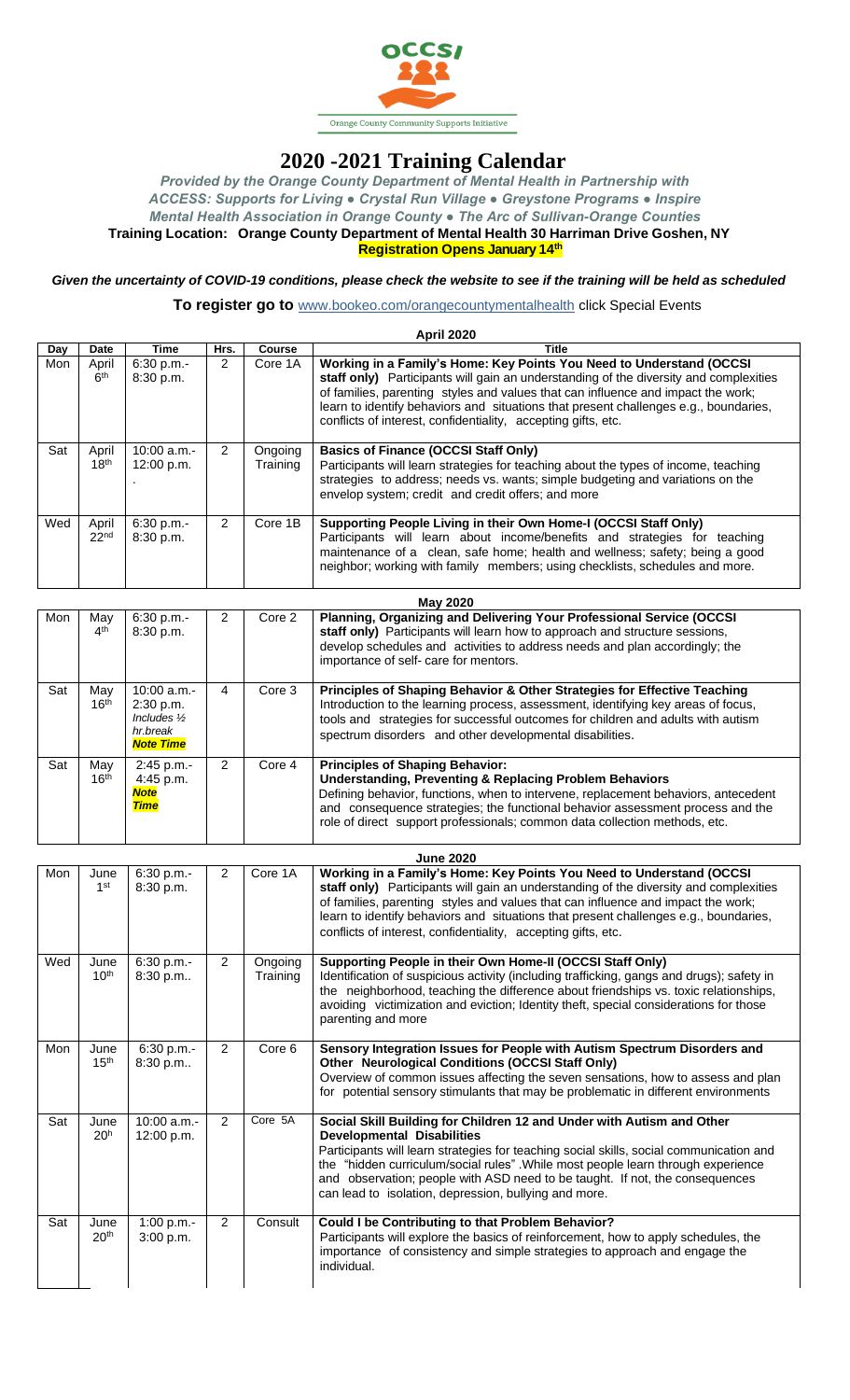| July 2020 |
|-----------|
|           |
|           |

| <b>Day</b> | Date                     | <b>Time</b>                                                                                | Hrs.           | Course              | <b>Title</b>                                                                                                                                                                                                                                                                                                                                                                                                                                    |
|------------|--------------------------|--------------------------------------------------------------------------------------------|----------------|---------------------|-------------------------------------------------------------------------------------------------------------------------------------------------------------------------------------------------------------------------------------------------------------------------------------------------------------------------------------------------------------------------------------------------------------------------------------------------|
| Wed        | July<br>8 <sup>th</sup>  | 6:30 p.m.-<br>8:30 p.m.                                                                    | 2              | Core 7              | <b>Group Clinical Support</b><br>Opportunity to discuss what is working, concerns and challenges, gain fresh<br>perspective, get ideas, and learn from others                                                                                                                                                                                                                                                                                   |
| Mon        | July<br>13 <sup>th</sup> | 6:30 p.m.-<br>8:30 p.m.                                                                    | $\overline{2}$ | Core 1B             | Supporting People Living in their Own Home-I (OCCSI Staff Only)<br>Participants will learn about income/benefits and strategies for teaching<br>maintenance of a clean, safe home; health and wellness; safety; being a good<br>neighbor; working with family members; using checklists, schedules and more.                                                                                                                                    |
| Sat        | July<br>18 <sup>th</sup> | 10:00 a.m.-<br>12:00 p.m.                                                                  | $\overline{2}$ | Core 5B             | Social Skill Building for Youth and Young Adults with Autism Spectrum<br>Disorders and Other Developmental Disabilities<br>Participants will learn strategies for teaching social skills, social communication and<br>the "hidden curriculum/social rules". While most people learn through experience<br>and observation; people with ASD need to be taught. If not, the consequences<br>can lead to isolation, depression, bullying and more. |
| Sat        | July<br>18 <sup>th</sup> | 1:00 p.m.-<br>3:00 p.m.                                                                    | $\overline{2}$ | Consult             | Activity Ideas for Those with Limited or No Functional Communication<br>Participants will be offered an array of ideas to give the child or adult positive<br>sensory experiences to promote growth                                                                                                                                                                                                                                             |
|            |                          |                                                                                            |                |                     | August 2020                                                                                                                                                                                                                                                                                                                                                                                                                                     |
| Wed        | Aug<br>12 <sup>th</sup>  | 6:30 p.m.-<br>8:30 p.m.                                                                    | 2              | Consult             | It's OK to Say No<br>Video games, personal electronics, television, talking back, interrupting, "I want"<br>and "I need" etc. Participants will discuss the need to establish clear boundaries<br>and discipline around those annoying and potentially harmful behaviors and<br>strategies for teaching how to tolerate "No"                                                                                                                    |
|            |                          |                                                                                            |                |                     | September 2020                                                                                                                                                                                                                                                                                                                                                                                                                                  |
| Wed        | Sept<br>9 <sup>th</sup>  | 6:30 p.m.-<br>8:30 p.m.                                                                    | 2              | Core 1A             | Working in a Family's Home: Key Points You Need to Understand (OCCSI<br>staff only) Participants will gain an understanding of the diversity and complexities<br>of families, parenting styles and values that can influence and impact the work;<br>learn to identify behaviors and situations that present challenges e.g., boundaries,<br>conflicts of interest, confidentiality, accepting gifts, etc.                                      |
| Mon        | Sept<br>21st             | 6:30 p.m.-<br>8:30 p.m.                                                                    | $\mathbf{2}$   | Ongoing<br>Training | What to do in an Emergency (OCCSI Staff Only)<br>Participants will learn strategies to identify and plan for emergencies while providing<br>services in the home and the community.                                                                                                                                                                                                                                                             |
| Sat        | Sept<br>26 <sup>th</sup> | 10:00 a.m.-<br>12:00 p.m.                                                                  | $\overline{2}$ | Core 1B             | Supporting People Living in their Own Home-I (OCCSI Staff Only)<br>Participants will learn about income/benefits and strategies for teaching<br>maintenance of a clean, safe home; health and wellness; safety; being a good<br>neighbor; working with family members; using checklists, schedules and more.                                                                                                                                    |
| Sat        | Sept<br>26 <sup>th</sup> | 1:00 p.m.-<br>3:00 p.m.                                                                    | $\overline{2}$ | Ongoing<br>Training | Tweens and Teens with Autism Spectrum Disorders and Other Developmental<br><b>Disabilities</b><br>Participants will identify and learn strategies to teach critical skills needed to<br>optimize successful transition to adulthood and employment, gain an<br>understanding of the health, social and emotional risks/concerns                                                                                                                 |
|            |                          |                                                                                            |                |                     |                                                                                                                                                                                                                                                                                                                                                                                                                                                 |
| Wed        | Oct<br>14 <sup>th</sup>  | 6:30 p.m.-<br>8:30 p.m.                                                                    | $\overline{2}$ | Core 2              | October 2020<br>Planning, Organizing and Delivering Your Professional Service (OCCSI<br>staff only) Participants will learn how to approach and structure sessions,<br>develop schedules and activities to address needs and plan accordingly, the<br>importance of self- care for mentors.                                                                                                                                                     |
| Sat        | Oct<br>17 <sup>th</sup>  | 10:00 a.m.-<br>2:30 p.m.<br><b>Includes</b><br>$\frac{1}{2}$ hr. break<br><b>Note Time</b> | $\overline{4}$ | Core 3              | Principles of Shaping Behavior & Other Strategies for Effective Teaching<br>Introduction to the learning process, assessment, identifying key areas of focus,<br>tools and strategies for successful outcomes for children and adults with autism<br>spectrum disorders and other developmental disabilities.                                                                                                                                   |
| Sat        | Oct<br>17 <sup>th</sup>  | 2:45 p.m.-<br>4:45 p.m.<br><b>Note Time</b>                                                | $\overline{2}$ | Core 4              | <b>Principles of Shaping Behavior:</b><br><b>Understanding, Preventing &amp; Replacing Problem Behaviors</b><br>Defining behavior, functions, when to intervene, replacement behaviors, antecedent<br>and consequence strategies; the functional behavior assessment process and the<br>role of direct support professionals; common data collection methods, etc.                                                                              |
|            |                          |                                                                                            |                |                     | November 2020                                                                                                                                                                                                                                                                                                                                                                                                                                   |
| Mon        | Nov<br>2 <sup>nd</sup>   | 6:30 p.m.-<br>8:30 p.m.                                                                    | $\overline{2}$ | Consult             | <b>Bring your own Behavior</b><br>Participants will work with clinicians on strategies for implementing positive behavior<br>supports for their individuals.                                                                                                                                                                                                                                                                                    |
| Mon        | Nov<br>16 <sup>th</sup>  | 6:30 p.m.-<br>8:30 p.m                                                                     | $\overline{2}$ | Core 5A             | Social Skill Building for Children 12 and Under with Autism and Other<br><b>Developmental Disabilities</b><br>Participants will learn strategies for teaching social skills, social communication and<br>the "hidden curriculum/social rules". While most people learn through experience<br>and observation; people with ASD need to be taught. If not, the consequences<br>can lead to isolation, depression, bullying and more.              |
| Sat        | Nov<br>21 <sup>st</sup>  | 10:00 a.m.-<br>12:00 p.m.                                                                  | $\overline{2}$ | Consult             | Walmart is not for Everyone- Planning Activities for Community Exposure,<br>Skill Building, Integration and Generalization (OCCSI Staff Only)<br>Participants will learn to identify and differentiate the purpose and desired outcome<br>of a community activity and plan accordingly for success.                                                                                                                                             |
| Sat        | Nov<br>21 <sup>st</sup>  | 1:00 p.m.-<br>3:00 p.m.                                                                    | $\overline{2}$ | Consult             | <b>Feeling Stuck?</b><br>Participants will benefit from a free flowing exchange of ideas, resources and                                                                                                                                                                                                                                                                                                                                         |

strategies that will offer a fresh perspective and help change things up. Mentors will also learn when to ask supervisors about transitioning to another opportunity